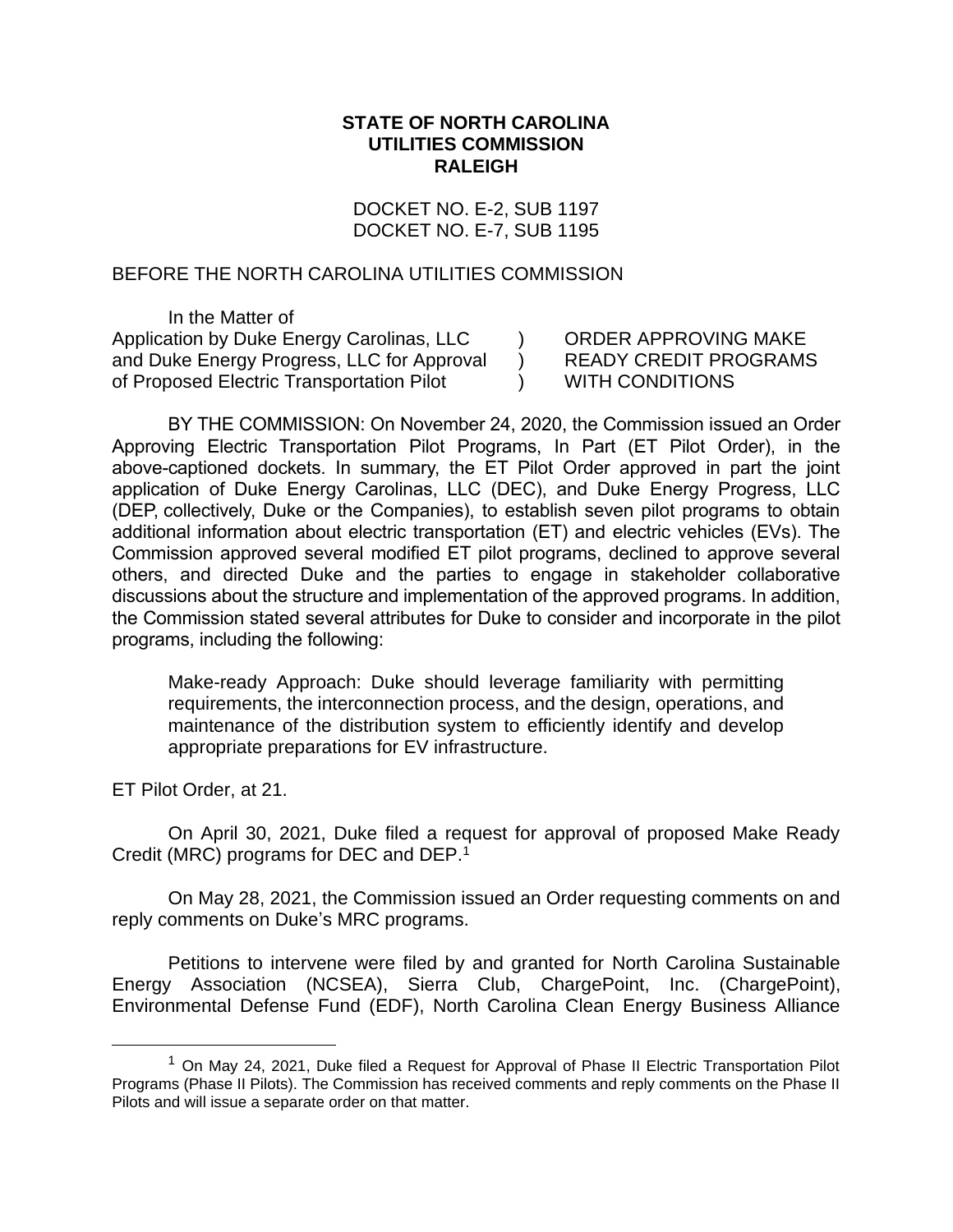(n/k/a Carolinas Clean Energy Business Alliance, CCEBA), Zeco Systems, Inc. d/b/a Greenlots (Greenlots), EVgo Services, LLC, (EVgo), and jointly Southern Alliance for Clean Energy and the North Carolina Justice Center (NCJC/SACE). The intervention and participation by the Public Staff is recognized pursuant to N.C. Gen. Stat. § 62-15(d) and Commission Rule R1-19(e).

On July 8, 2021, the Public Staff, ChargePoint, NCJC/SACE, Greenlots, NCSEA and CCEBA filed initial comments.

On August 2, 2021 the Public Staff and ChargePoint filed reply comments. On August 3, 2021, NCSEA, Greenlots, and Duke filed reply comments.

In addition, the Commission received numerous statements of consumer position, many of which expressed support for Duke's proposed MRC programs.

## **SUMMARY OF DUKE'S APPLICATION**

Duke's proposed MRC programs would apply solely to the cost of wiring and other electrical infrastructure added by a customer to support the customer's EV charging station(s). According to Duke, the MRC programs would defray the cost of make ready infrastructure installed by customers to create the foundation necessary for EV programs and pilots, and would support the Commission's ET Pilot Order, the Governor's Executive Order 80 (EO 80), and North Carolina's Clean Energy Plan. Duke further contended that the MRC programs will ensure that new electric infrastructure on a customer's premises is installed in a safe and reliable manner to protect both the customer's investment, protect the grid from impacts resulting from significant new EV load, make EV adoption more available for low- to moderate-income customers, and provide a framework to enable DEC and DEP to proactively manage their grids so that they can address system upgrades that are necessary for wide scale ET adoption. Moreover, Duke stated that it developed and shared the MRC proposal with the Electric Transportation Stakeholder Group (ETSG) during meetings held on March 22 and April 15, 2021. Duke explained that the MRC programs would not be pilot programs but offerings prepared for full commercialization, as they will lay the necessary foundation for transitioning to the increased EV adoption and infrastructure envisioned by the Commission in the ET Order, and will complement the Companies' Phase II Pilots. Additionally, Duke explained that, unlike the Companies' currently approved EV pilots and future EV pilots, the MRC will be available to all customers regardless of their desired EV ownership and operation model.

Duke stated that the MRC has been designed to leverage the Companies' experience with distribution system expansion and that it works in a similar way to the revenue credit offerings in the Companies' Line Extension Plans (LEPs). Duke noted that its LEPs have been in place for decades and provide three to five years' worth of credits to customers to defray the infrastructure cost of adding new load, and benefit customers by reducing the per unit cost of electricity for all. Duke explained that its MRC programs will provide credits based on increased revenue from EV charging for the first three to five years after an installation, just as the LEPs provide a revenue-based credit over the same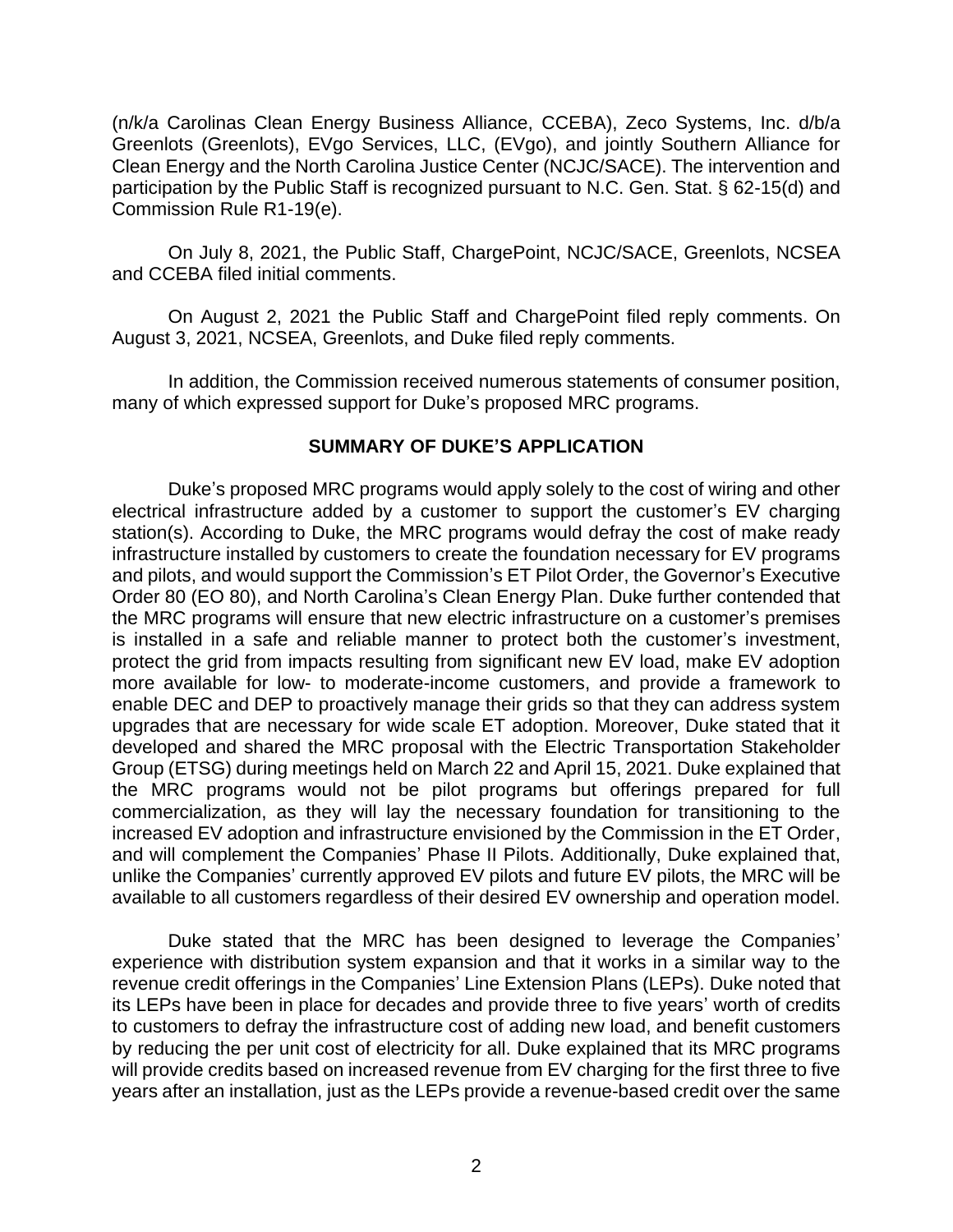time frame where infrastructure enables a customer to join the DEC or DEP system. Duke explained that the MRC will encourage residential and non-residential customers to invest in working upgrades to existing structures while also delivering a benefit to all utility customers by lowering the per unit cost of electricity.

Duke defined make-ready activities as installing electric infrastructure needed to make a location ready for the installation of Electric Vehicle Supply Equipment (EVSE), including the cost of investments in the safe and reliable installation of wiring and other upgrades that support EV charging (Make Ready Infrastructure or MRI), but excluding the cost of the charging station According to Duke, the MRC program is designed to defray installation costs associated with EV chargers and to encourage mutually beneficial EV adoption by all interested customers.

Further, Duke stated that like the LEPs the MRC will allow for investments to be made in customer-sited enabling infrastructure, excluding the EV charger, to serve load from EVs. Duke noted that this will align cost allocation of investments with future revenue and that the customer may obtain installation through a licensed and approved contractor.

Duke stated that the MRC would be made available to residential and nonresidential customers for use at their premises/places of business that require Level 2 or higher EVSE and related wiring and circuitry. Duke noted that a residential customer may receive revenue credits for MRI though a reduction in the price charged by a contractor that has been approved by the Company (Contractor Credit Option), or through a direct application submitted to the Company by the customer (Customer Credit Option). Duke stated it will maintain a list of licensed and approved contractors on its website.

Duke stated that the Customer Credit Option will require a residential customer to file an application on the Company's website providing, among other information: (1) detailed invoices from the contractor for MRI, (2) a copy of the approved permit from the municipal or local permitting authority; (3) a summary of any grant funding received as part of the project, and (4) evidence of EV registration. The sum of the costs for the MRI are "Demonstrated Costs" subject to revenue crediting, provided, however, that "Demonstrated Costs" shall not include any amounts for which the customer expects coverage or reimbursement from a third-party funding source.

According to Duke, for a residential customer to be eligible for the MRC the application must be filed within 120 days following the later of: (1) the date on the most recent invoice included with the application; or (2) the date of EV registration. Duke noted that, with either credit option, a customer must acknowledge that Duke may access the customer's EVSE installation, with reasonable notice, to verify compliance with the terms of the program.

Duke explained that after it reviews an application for completeness, it will provide a MRI revenue credit through the contractor, under the Contractor Credit Option, or to the residential customer, through the Customer Credit Option, in the amount of the Demonstrated Costs or the Company's expected increase in revenue in the first five years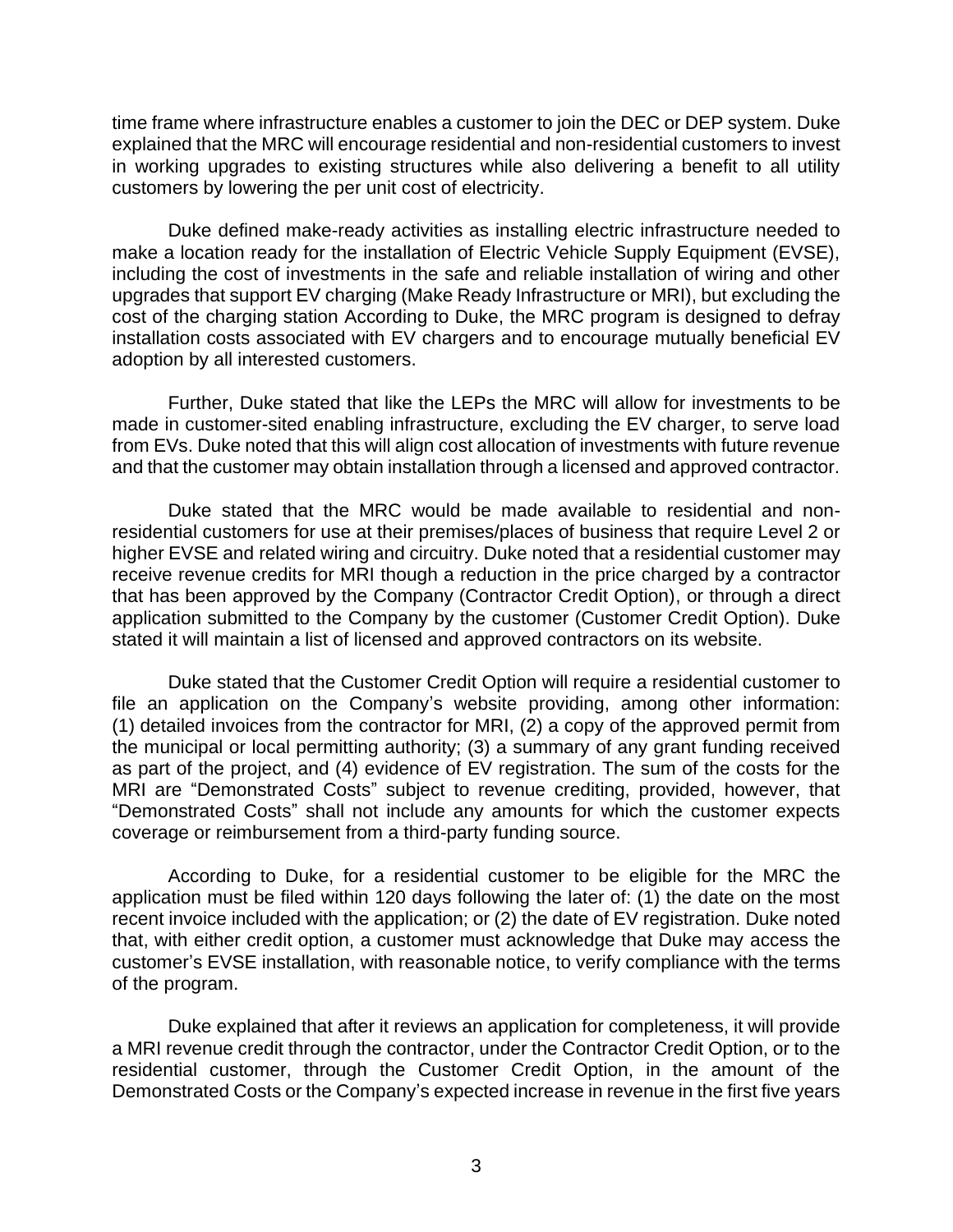following the customer's EVSE installation, whichever is less. For a customer who is simultaneously participating in the Company's LEP and eligible for revenue credits under such Plan that account for the anticipated EV charging load, the MRI revenue credits will be Demonstrated Costs or the Company's expected increase in revenue in the first year following the customer's EVSE installation, whichever is less.

The Companies noted that for non-residential customers the program terms are similar, but with some variations. Specifically, the non-residential customer must provide: (1) a Customer Usage Profile form, using a template provided by the Company on the Company's website, indicating the estimated uses of each EVSE, including hours of usage per day and per week and the proposed timing of EVSE installation: (2) for all installations involving more than one EVSE of Level 3 or higher EVSE, a schematic diagram of the installation; (3) detailed invoices from the contractor; and (4) a copy of the approved permit from the municipal or local permitting authority. A non-residential MRC application must be filed within 120 days following the later of: (1) the date on the most recent invoice included with the application; or (2) the date listed on the approved permit. Finally, all revenue credits are directed to the customer (as there is no Contractor Credit Option), and there is no EV registration requirement for non-residential customers because such installations may be facilitating the charging of EVs owned by others.

Duke further explained that in an effort to provide an additional incentive to promote EV adoption in high density areas and/or low-income areas with fewer single family homes, and to ensure equitable opportunities, the tariffs include a proposal that for EV charging installations by owners or managers of Multi-Family Dwellings or by Housing Authorities, the revenue crediting will reflect five years of revenue – the same period as the revenue credit for a single family homeowner.

Additionally, at the Companies' sole discretion they may pay a MRI incentive of \$150.00 to a homebuilder approved by the Company for participation in the MRC, if the homebuilder is constructing a home served by the Company's distribution system where the homebuilder demonstrates, through an application and documentation satisfactory to the Company, that it has installed MRI in a convenient location for residential EV charging.

Further, Duke stated that as EVSE is installed on the customer's side of the meter, electric usage will be billed under the customer's selection of rate schedule and other riders, if applicable. Duke stated that to continue learning more about customers' energy usage with EVs so that the Companies can continue to facilitate the goals of EO 80 and better serve their customers, the Companies will retain the right to install, at the Company's expense, metering and load research devices it deems appropriate to collect customer data about the usage characteristics of the EVSE.

Finally, Duke agreed that in order to ensure continued transparency about the MRC with the ETSG, the Public Staff, and the Commission, that the Companies will commit to reporting on the progress of the MRC programs, including how many customers are served on an annual basis.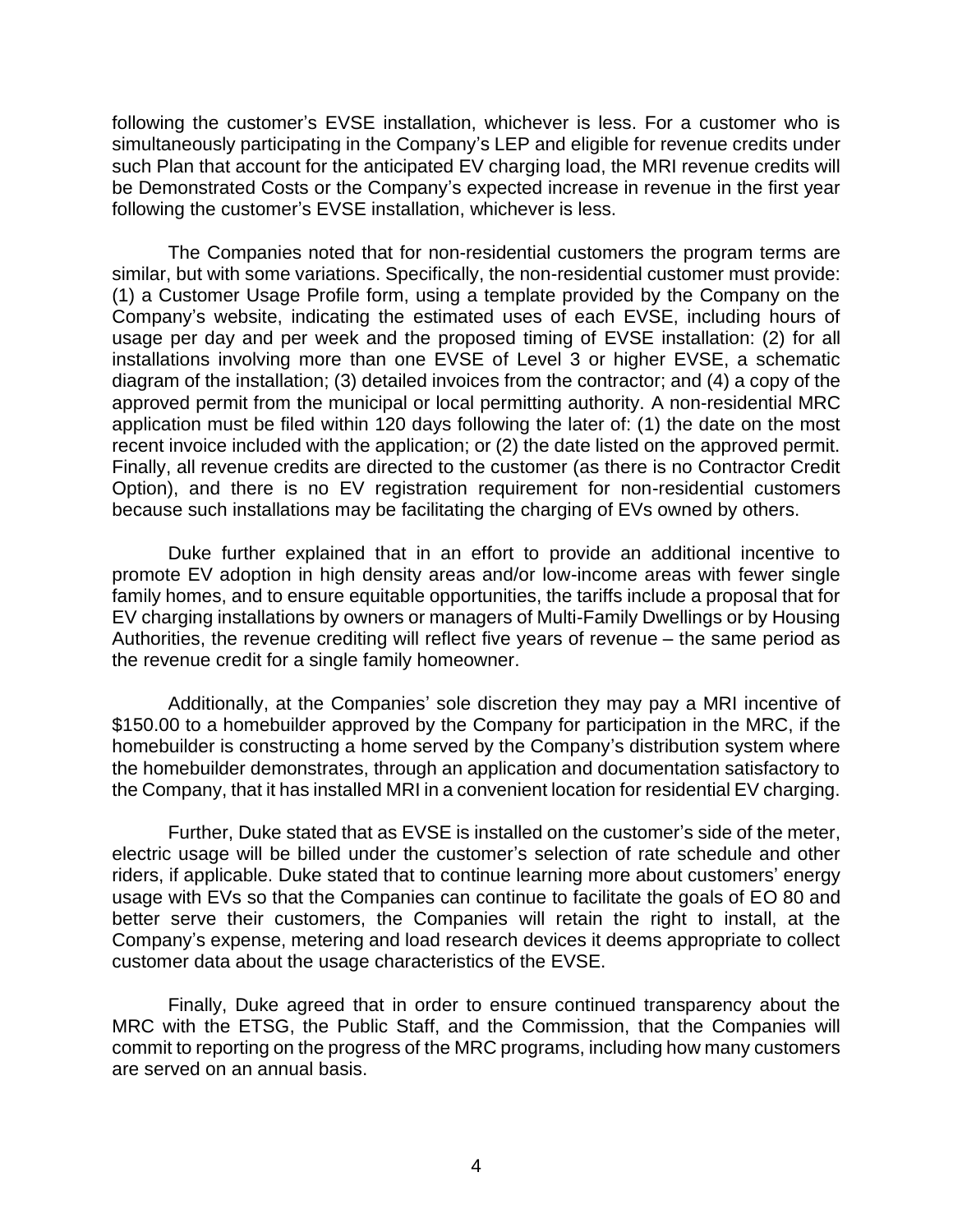#### **SUMMARY OF THE PARTIES' COMMENTS**

The parties in the ETSG have provided comments and reply comments that are extensive and very helpful. The Commission has read and given due consideration to all comments and reply comments, and without attempting to summarize all points raised by the parties, the Commission provides a high level overview below.

#### **Initial Comments**

#### *Public Staff*

The Public Staff noted its general support for the MRC programs proposed by Duke. It stated that the Companies had provided projected EVSE costs and revenue credits for typical installation scenarios at a stakeholder meeting in April, and that they had relied on similar calculations and inputs from Duke's affiliate company, Duke Energy Florida, for the initial determination of credits. Based on the Companies' projections, the Public Staff calculated that residential customers would receive revenue credits ranging between 18% of the cost for new or upgrade service and 67% of the cost for existing service, and Non-residential Level 2 and DCFC EVSE customers would receive revenue credits ranging from 11-14% of the cost for new or upgraded service to 14-23% of the cost for existing service.

The Public Staff stated that it believes that the MRC programs are a beneficial way to enable the build out of the infrastructure necessary to promote EV adoption in North Carolina without sanctioning Duke's general participation in the EV charging market and that the MRC will provide useful information for possible future program development. The Public Staff noted its opinion that Duke has done a good job in tailoring the MRC programs for all customers and developing added incentives for multifamily dwellings and Housing Authorities in an attempt to help low and moderate income areas to develop the infrastructure needed to promote EV adoption.

However, the Public Staff stated it does not agree with Duke that the MRC programs align with the ET Pilot Order. According to the Public Staff, that Order required make-ready solutions to be part of potential pilot programs. The Public Staff opined that the filing of the MRC program request should not relieve Duke from the make-ready requirement for all future pilot programs as stated in the ET Pilot Order. Nevertheless, the Public Staff stated that Duke's MRC request is appropriate as fully commercial tariffs.

Additionally, the Public Staff voiced concern about the level of information Duke intends to include in its report to the Commission and the stakeholders. The Public Staff noted Duke's "commit[ment] to reporting on the progress of the Make Ready Credit programs, including how many customers are served, on an annual basis." (Duke MRC Application, at 13). However, the Public Staff stated that in response to a Public Staff data request Duke stated that it "has not designated conditions that would trigger use of metering equipment" that would allow the Companies to install metering and load research devices at the premises of the participating customers to collect data about the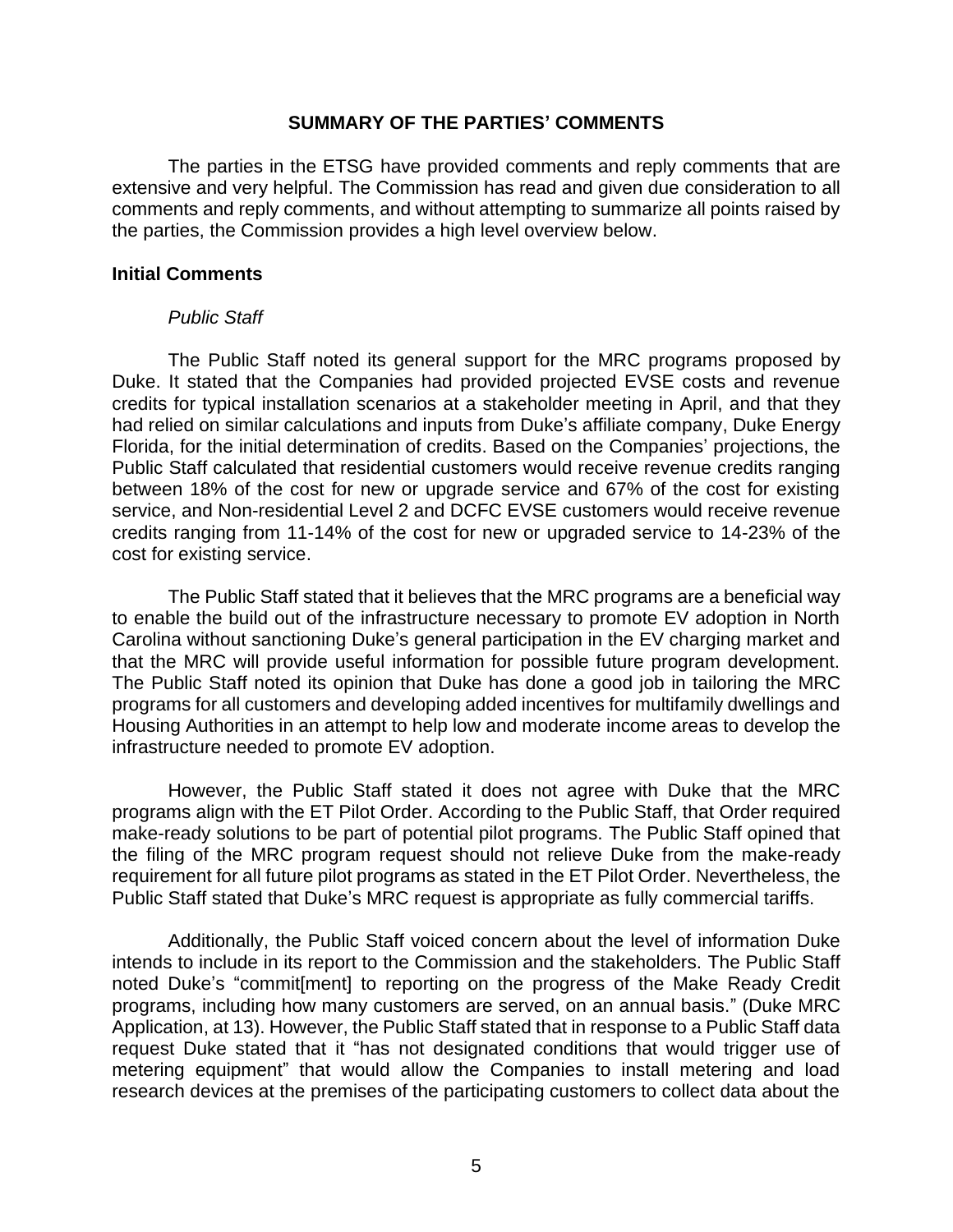usage characteristics of the charging stations. (Initial Comments of Public Staff, at 6).The Public Staff requested that any MRC program approved by the Commission include sufficient reporting and data analytics by which the program's success can be determined.

Finally, the Public Staff recommended that the Companies should be required to file reports semiannually rather than annually as proposed by Duke. The Public Staff further recommended that the reports be distributed to stakeholders and should include: (1) the amounts of the credits and the estimates of costs, which are tentative in nature and may need to be adjusted to maintain the balance between EVSE costs and EV loads; (2) the adoption rates for each type of EVSE; (3) the EV loads; (4) the costs observed per installation; (5) the revenue credits paid; and (6) any other distribution system cost impacts associated with EVSE deployment.

# *ChargePoint*

ChargePoint stated that it generally supports Duke's MRC programs but had several recommendations to offer to achieve the goals of advancing transportation electrification while ensuring a healthy and competitive market for EV charging services. Modifications suggested by ChargePoint included the Commission's directing Duke to require eligible EV chargers installed through the MRC programs to: (1) be smart and capable of connecting to a charging network; (2) have capabilities of managed charging; (3) be ENERGY STAR certified (Level 2); and  $(4)$  be Certified for safety by a nationally recognized testing laboratory. ChargePoint additionally commented that the Commission should require the Companies to clarify that site hosts receiving incentives under the MRC programs have the ability to establish the prices and pricing policies for EV charging services located on their property. ChargePoint opined that site hosts should be free to set prices as they see fit to support their goals, that some site hosts might prefer a flat fee or a per-minute fee, while others may prefer a per-kWh price, and that this freedom will encourage site hosts to maximize station utilization through signage, parking enforcement, maintenance, and pricing.

# *NCJC/SACE*

NCJC/SACE noted its general support of Duke's MRC program proposal and stated that the MRC program has the potential to accelerate EV adoption in North Carolina and offset upfront costs of customers. NCJC/SACE also noted that the MRC program could leverage and expand the availability of Volkswagen Settlement funds and other public funding sources as demand for EV charging infrastructure continues to increase.

Further, NCJC/SACE stated that the MRC programs provide a logical framework for achieving the goals of supporting the development of a competitive market for EV charging services, but that they are not yet structured in a way to help manage future EV charging loads. NCJC/SACE stated that because the MRC programs are being proposed as permanent programs, and not as pilot programs, it is important to consider potential grid impacts when the programs are accessed by customers at scale. They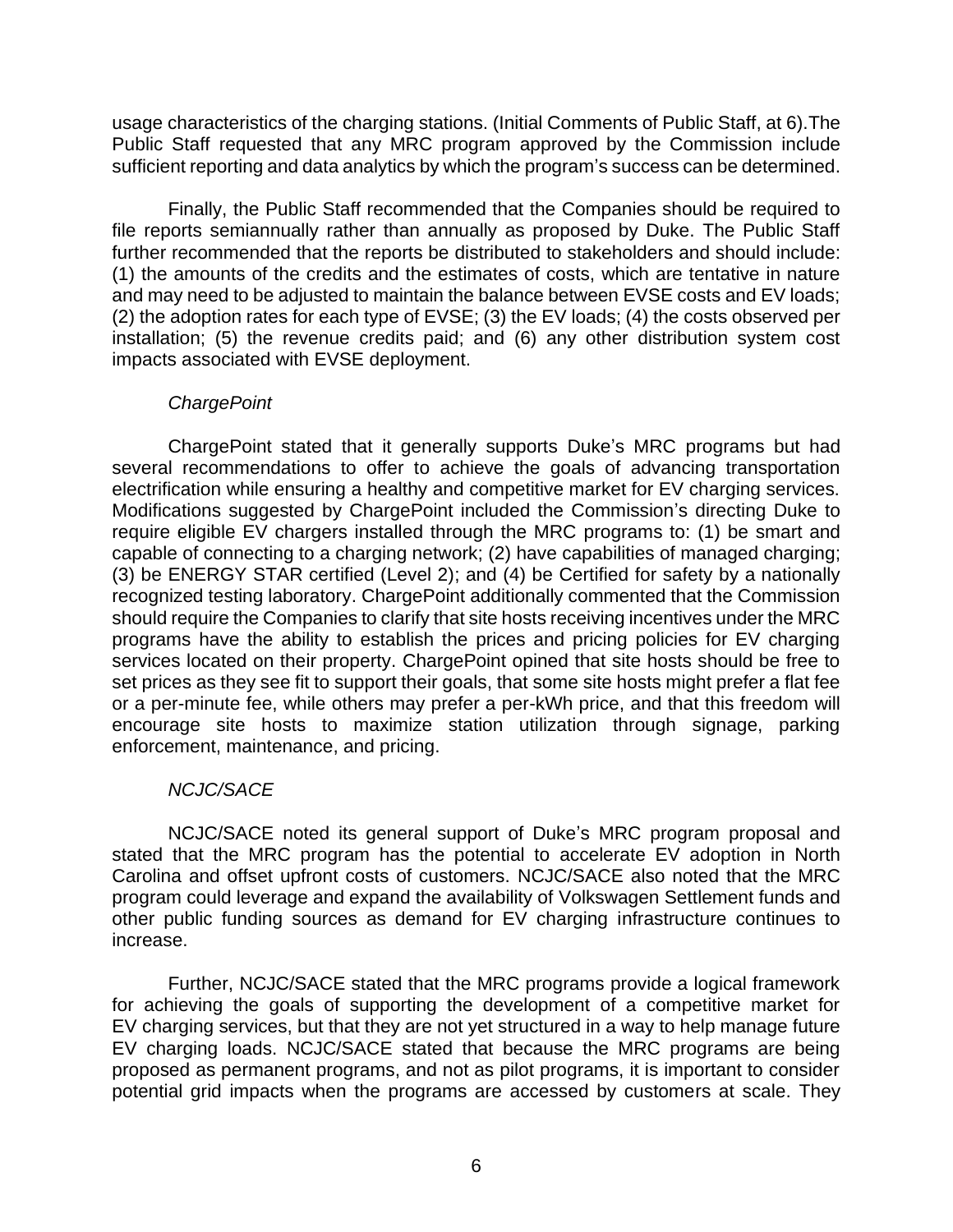recommended that as Duke develops EV-specific rate designs and options for managed charging across the various EV charging use cases such as residential, workplace, public and fleet charging, the Commission consider (1) tying the MRC to participating in one of those options, or (2) providing an additional incentive in the MRC programs for customers who commit to participating in one of those options, as this would help incentivize load growth that is carefully managed.

Further recommendations by NCJC/SACE included: (1) requiring Evaluation, Measurement and Verification (EM&V) of the MRC programs, including mechanisms for data collection and sharing of lessons learned with stakeholders, (2) providing the billing credits within one billing cycle of installation, (3) requiring Duke to make special efforts in its marketing and outreach to make the MRC programs accessible to lower-income communities, rural residents, and communities of color, (4) requiring Duke to make a special effort to ensure that its contractor network extends into rural areas, (5) making sure that school systems participating in the Electric School Bus Pilot Programs have access to the MRC programs to help further reduce the upfront costs of adopting electric buses and attendant charging infrastructure, (6) directing Duke to evaluate the appropriate sizing of customer-sited infrastructure (panel capacity, transformer, and conduit) for non-residential customers so that additional EV chargers could be added at minimal expense as EV penetration increases, (7) directing Duke to remove the uncertainty around the amount of reimbursement available for different types of commercial customers, and (8) directing Duke to make availability of the homebuilder credit subject to objective criteria, rather than being at the utility's sole discretion.

Finally, NCJC/SACE requested that the Commission direct the Companies to clarify: (1) what assumptions were used to determine reimbursement amounts across technology types and use cases, including how anticipated demand charges are accounted for by DEC and DEP; and (2) what marketing/outreach plan will be implemented to reach all customer segments, including low- and moderate-income and rural communities.

## *Greenlots*

Greenlots commended the Commission for recognizing the need to help drive down installation costs associated with EV charging MRI and for directing the Companies to engage with stakeholders and propose such a program. Greenlots noted its agreement with Duke's position regarding enabling broad MRC eligibility regardless of whether a customer participates in one of Duke's EV Pilot offerings. Greenlots asserted that MRI investments should be an expectation of utility service, not a program model.

Greenlots further noted that ratepayer financing is an appropriate complement to the revenue credit approach of the MRC programs, and that it offers additional benefits. Greeenlots asserted that this type of mechanism would support the development of a private market for charging products and services in a more rapid manner, providing assurance that basic funding will be provided and will not be subject to implementation delays or limitations due to the economics of the revenue credit. Greenlots contended that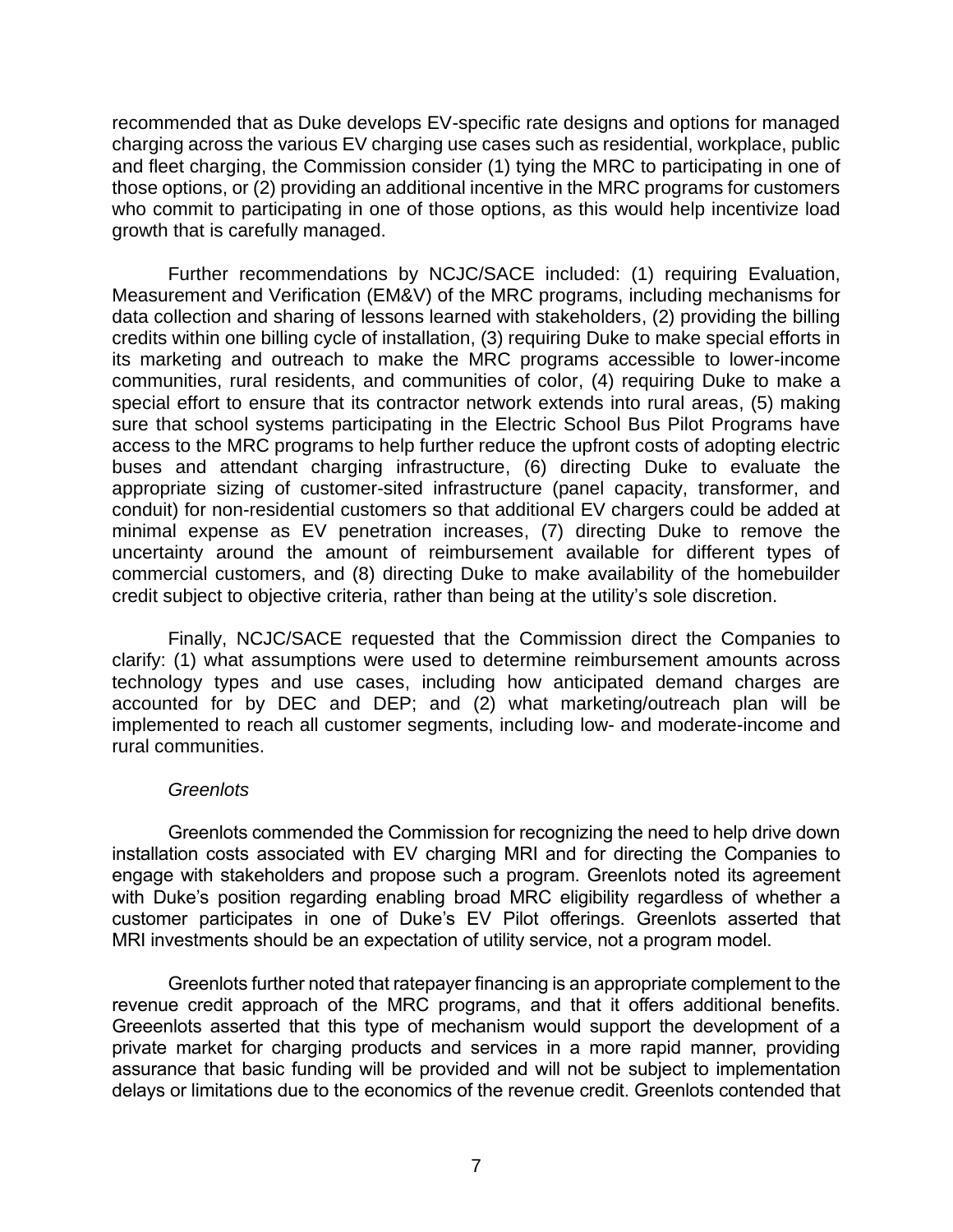such financing would also level the playing field between participants in utility infrastructure programs and customers not able to participate or uninterested in participating in these programs, improve certainty for independent market participants, and provide a foundation upon which other utility or state programs can unlock the build-out of ET infrastructure.

Greenlots additionally commented that make-ready alone is insufficient for sustainable market development, and that additional incentives for EVSE and operations are necessary. According to Greenlots, make-ready investments are perhaps best suited to facilitate the deployment of charging infrastructure in locations that are lower cost, higher utilization, and that have a willing and interested site host. Greenlots noted that many locations do not meet these conditions but are nonetheless critical for building a sufficient and equitable foundational network of EV charging locations. Greenlots asserted that these locations should be addressed through other carefully designed programs instead of, or as a complement to, a make-ready program.

Finally, Greenlots recommended, as an alternative and complement to Duke's customer-owned MRI, consideration of utility-installed and owned MRI. Greenlots noted that there are other state jurisdictions, such as California, who have make-ready program designs that include utility ownership.

## *NCSEA*

NCSEA stated its general support for the MRC programs proposed by Duke, but expressed concern regarding the transparency of the MRC credit that customers would receive. NCSEA noted that Duke's application did not state what the amount of the customer's MRC credit will be but, instead, the application described the revenue requirement formula that will be used to calculate the credit. According to NCSEA, this is an opaque calculation that cannot be easily understood by customers. Additionally, NCSEA stated that in response to a data request Duke stated that it is

"utilizing a standardized kWh/make-ready credit amount for residential customers" and that customers would receive the lower of the maximum Make Ready Credit amount or their actual costs. Duke did not state what the maximum Make Ready Credit amount would be. In a different response, Duke did state it would calculate the maximum Make Ready Credit amount using an assumed increase in consumption of 225 kWh per month. Ultimately, in response to a Public Staff data request, Duke did provide the maximum Make Ready Credit amount, but provided it confidentially. However, especially for residential customers, the maximum Make Ready Credit amount cannot be confidential. Customers need to know the maximum Make Ready Credit amount so that they can make a financial decision about whether to participate in the program.

Initial Comments of NCSEA, at 2-3.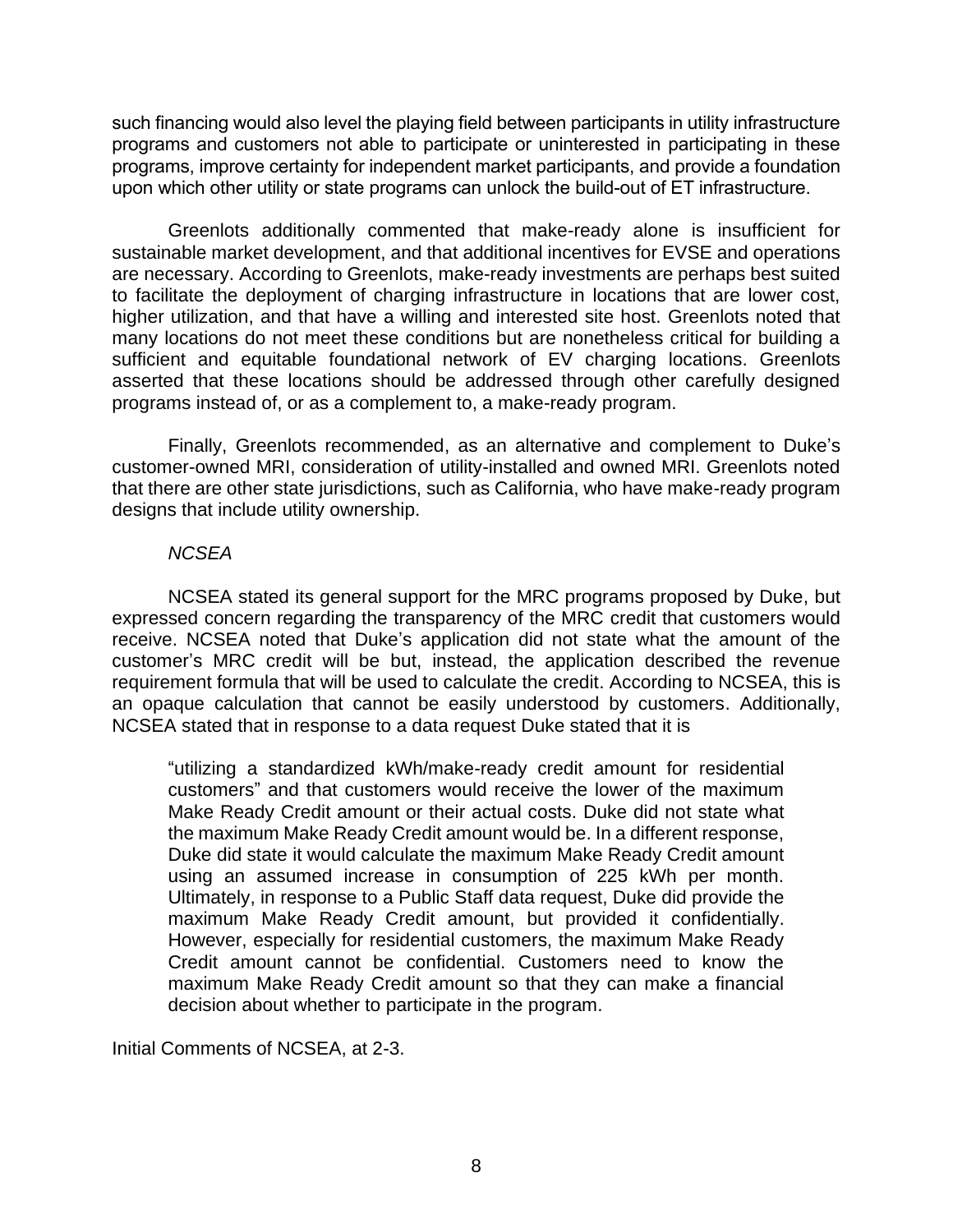Next, NCSEA expressed concern regarding the possible anti-competitive effects of the Contractor Credit Option. NCSEA noted that Duke stated in its application that by using the Contractor Credit Option a customer can choose a pre-approved contractor from Duke's website who would incorporate the MRC amount into the price they charge the customer. NCSEA stated that it is concerned about the mingling of Duke's regulated utility programs, such as the MRC, with non-regulated programs, such as "Find It Duke" or other methods of Duke's "approving" contractors to participate in the Contractor Credit Option. As such, NCSEA asked that the Commission investigate how Duke will approve contractors for the Contractor Credit Option and exercise oversight of the Contractor Credit Option to ensure that it is implemented by Duke in a nondiscriminatory manner that does not provide a competitive advantage to contractors that participate in the option.

Finally, NCSEA opined that the MRC program should not dictate what type of charger technologies are utilized. NCSEA noted that on page nine of its application, Duke states:

To be eligible for revenue credits under this Program, each Level 2 EVSE installed at the customer's premises must feature at least one SAE J1772 charging plug and each Level 3 (DC Fast Charging) EVSE installed at the customer's premises must feature at least one SAE J1772 CCS1 charging plug.

### Duke MRC Application, at 9.

NCSEA asserted that the SAE J1772 is a very common type of charger but is not the only type of charger. NCSEA further asserted that Tesla chargers do not use a SAE J1772 plug, and thus customers purchasing a Tesla charger would be excluded from participating in the MRC program. Similarly, NCSEA contended that the proposed MRC would exclude customers who adopt newer, emerging standards, such as the SAE J3068 standard being used by some heavy-duty vehicles.

#### *CCEBA*

CCEBA stated its agreement with Duke that MRC programs should not be confined to a pilot program. CCEBA further stated that it agreed with comments submitted by NCSEA regarding transparency, specifically regarding the ability of customers to know the maximum amount of the MRC. CCEBA also concurred with NCSEA regarding its recommendation that the Commission investigate and exercise oversight in the implementation of the Companies' proposed Contractor Credit Option to ensure the program is implemented in a nondiscriminatory manner that preserves competition.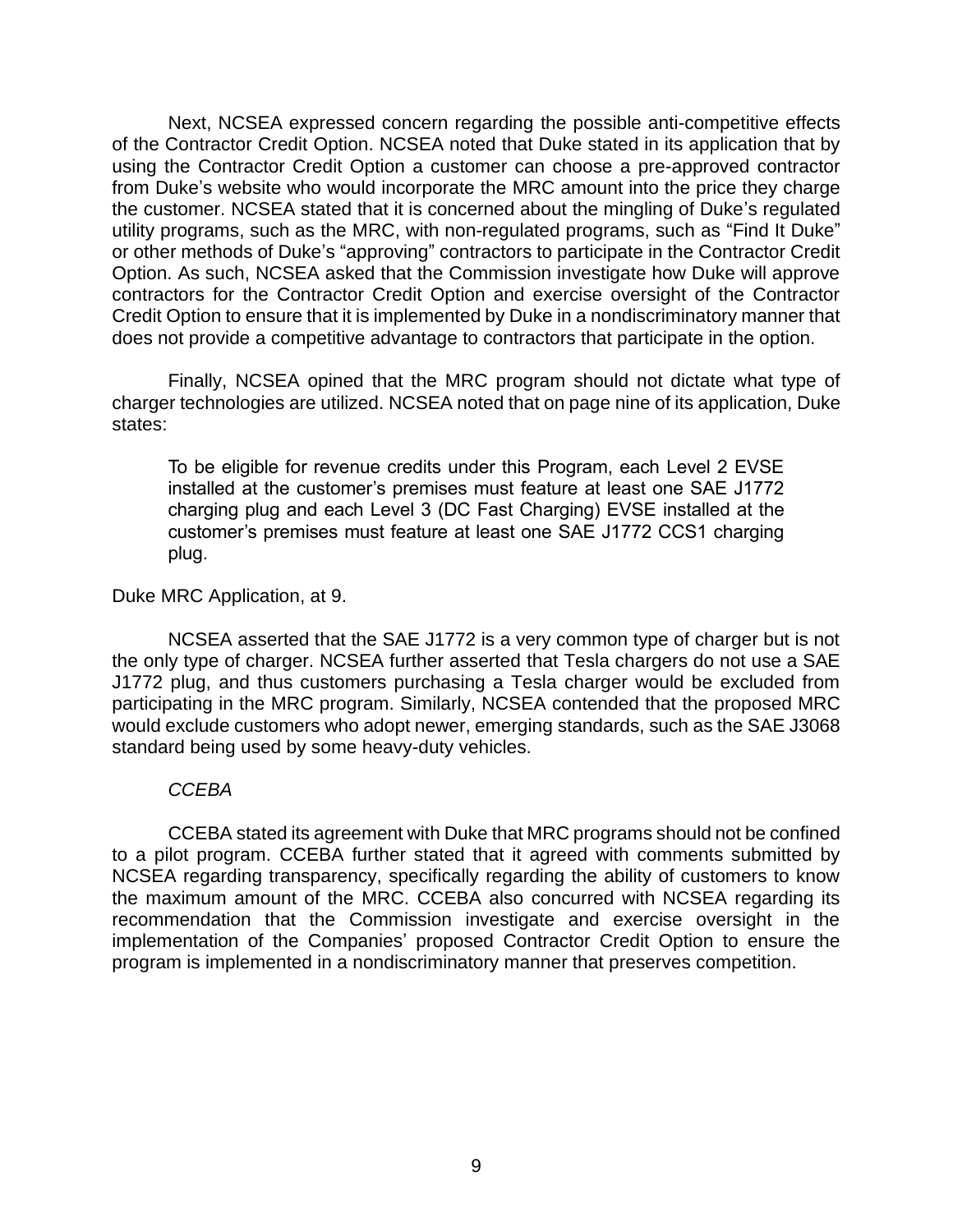### **Reply Comments**

#### *Public Staff*

The Public Staff stated its agreement with all the intervenors that Duke's MRC proposal should be approved with modifications as it will help develop the infrastructure needed to support EV adoption while developing a competitive marketplace for EV charging stations. The Public Staff noted that the other intervenors raised some issues that it also believes should be included as modifications to Duke's MRC programs. The Public Staff further noted its agreement with NCSEA's position that any information that will aid in helping potential customers make informed decisions on whether the MRC is right for them should be publicly available.

The Public Staff pointed out that the NCJC/SACE comments align with the Public Staff's in that they contend that Duke's MRC programs should include more data collection and reporting requirements. The Public Staff stated its support for NCJC/SACE's recommendation that Duke be required to develop a data collection plan through the stakeholder group before implementing any of the MRC programs. The Public Staff further agreed with NCJC/SACE that marketing the MRC programs to lower-income and rural areas is the best way to evaluate the need for EV infrastructure in those areas, while also allowing counties and municipalities in those areas to further leverage the funding from the Volkswagen Settlement funds. Finally, the Public Staff also supported NCJC/SACE's recommendation that Duke provide the credit to customers within the first billing cycle after the infrastructure is installed so that customers taking advantage of the credit can benefit immediately.

The Public Staff noted its support for ChargePoint's recommendation that Duke should ensure that all chargers plugged into the MRI be smart chargers capable of connecting to a cloud network to help drivers find chargers, allowing charging to benefit, not hinder, the distribution grid, and collecting charging data that will be useful to the driver, customer, and Duke. The Public Staff further stated that the Commission should require Duke to allow commercial customers to set their own rates for charging, as this will enable customers to adjust charging rates to their own specific situation and provide data about what rate designs are most attractive to EV drivers in various locations.

#### *ChargePoint*

ChargePoint noted that the proposed MRC programs are generally supported by all parties, and it addressed a few issues raised by some of the other intervenors. First, addressing NCJC/SACE's comment that rate designs or load management programs could increase the effectiveness of the MRC programs and provide grid optimization benefits, ChargePoint stated that it takes no position on the matter, but if the Commission or the Companies require customers participating in the MRC program to take service under a specific rate design or participate in load management programs as a condition for receiving make ready credits, then ChargePoint recommends that the installation of a second utility meter to implement any future rate design or load management programs should not be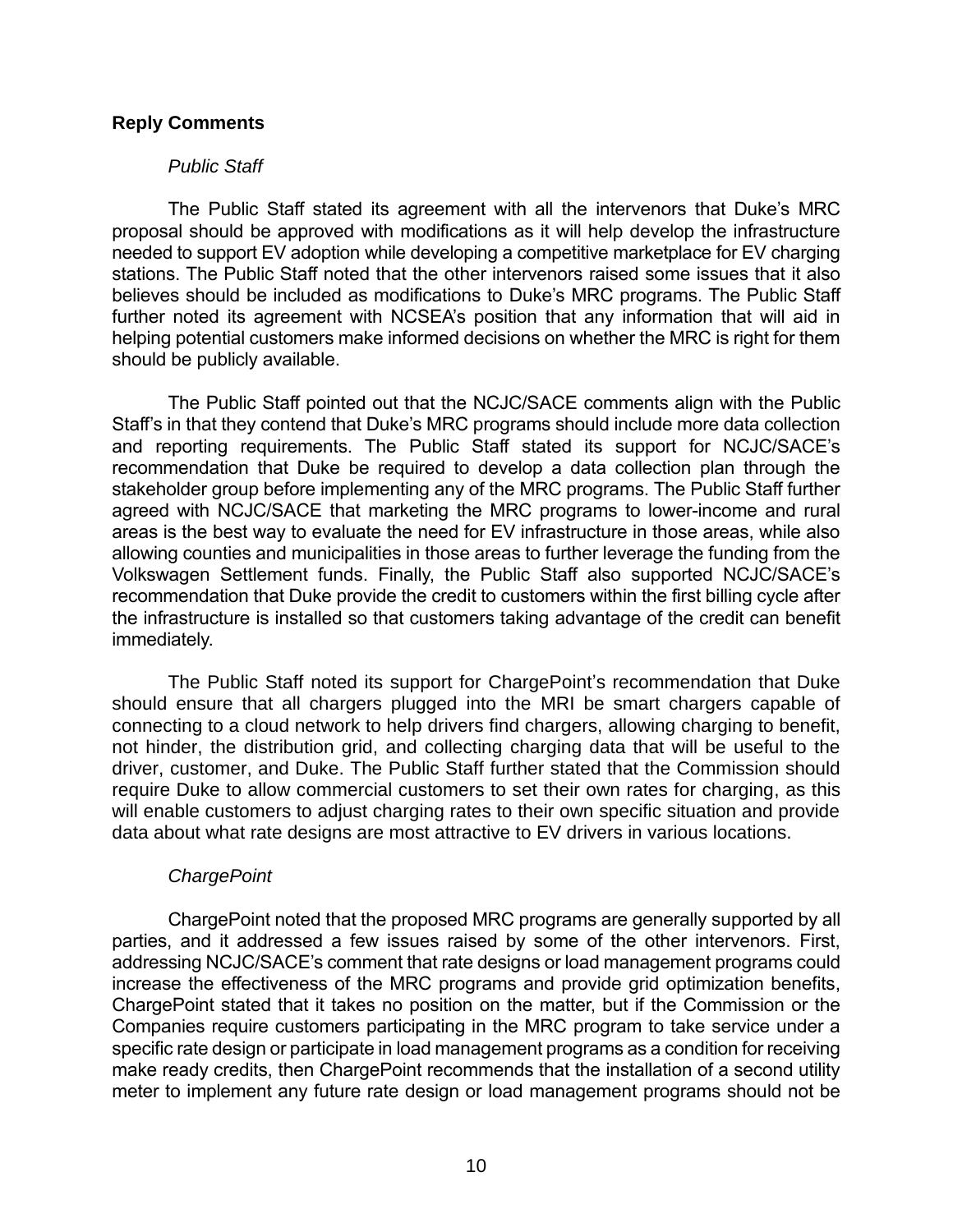required. ChargePoint further noted that requiring a second utility meter unnecessarily adds costs and fails to take advantage of existing capabilities in smart EV chargers. Second, ChargePoint addressed the minimum technical requirements proposed by Duke for EVSE to qualify for the MRC program. ChargePoint supported NCSEA's recommendation that all types of EVSE should be eligible to participate in the MRC, and further recommended that Duke modify the tariff to require the installation of standard, non-proprietary plugs, rather than requiring specific plug types. According to ChargePoint, this modification would enable the MRC program to adapt to potential future market changes without requiring Duke to file a tariff modification with the Commission. Third, ChargePoint stated its support for NCJC/SACE's recommendation that the Commission direct the Companies to evaluate the appropriate sizing of customer-sited infrastructure (panel capacity, transformer, and conduit) for the Non-Residential Program so that additional EV chargers could be added at minimal expense as EV penetration increases. Fourth, ChargePoint stated its support for the recommendations by parties seeking increased MRC transparency for customers, including a requirement that Duke publish on its website a customer credit calculator for all customer segments, along with an explanation of any calculations.

## *NCSEA*

NCSEA stated its support for NCJC/SACE's recommendations on EM&V analysis of the MRC programs, equity and access, and on non-residential MRC program changes. Further, NCSEA stated its support for the reporting and monitoring recommendations made by the Public Staff, and its agreement with ChargePoint that there should be minimum performance and safety standards for ESVE.

#### *Greenlots*

Greenlots stated that it agreed with other commenters that the credit calculation should be made more accessible and transparent to the customer in advance, to foster predictability and to increase the likelihood of customer participation. Greenlots further commented that MRC-financed public infrastructure should support interoperability and access, that it is appropriate to establish certain requirements for public charging financed by the MRC programs, and that MRC-financed stations should be open to all users.

#### *Duke*

Duke noted that no party filing comments or letters and no member of the ETSG has opposed approval of the MRC programs. Duke further stated that it agrees with the recommendations of several intervenors regarding the frequency of providing bill credits, the sizing of the installations, and the types of chargers and charging equipment to be included. Duke stated that it agrees with NCJC/SACE's recommendation that it is important to provide the MRC within one billing cycle of installation of the MRI to enhance access for customers and remove barriers to participation. Duke agreed to provide the MRC within one billing cycle of installation unless information received from the applicant is incomplete and/or inaccurate. Moreover, Duke stated that it is open to NCJC/SACE's recommendation for providing MRC that would support inexpensive, incremental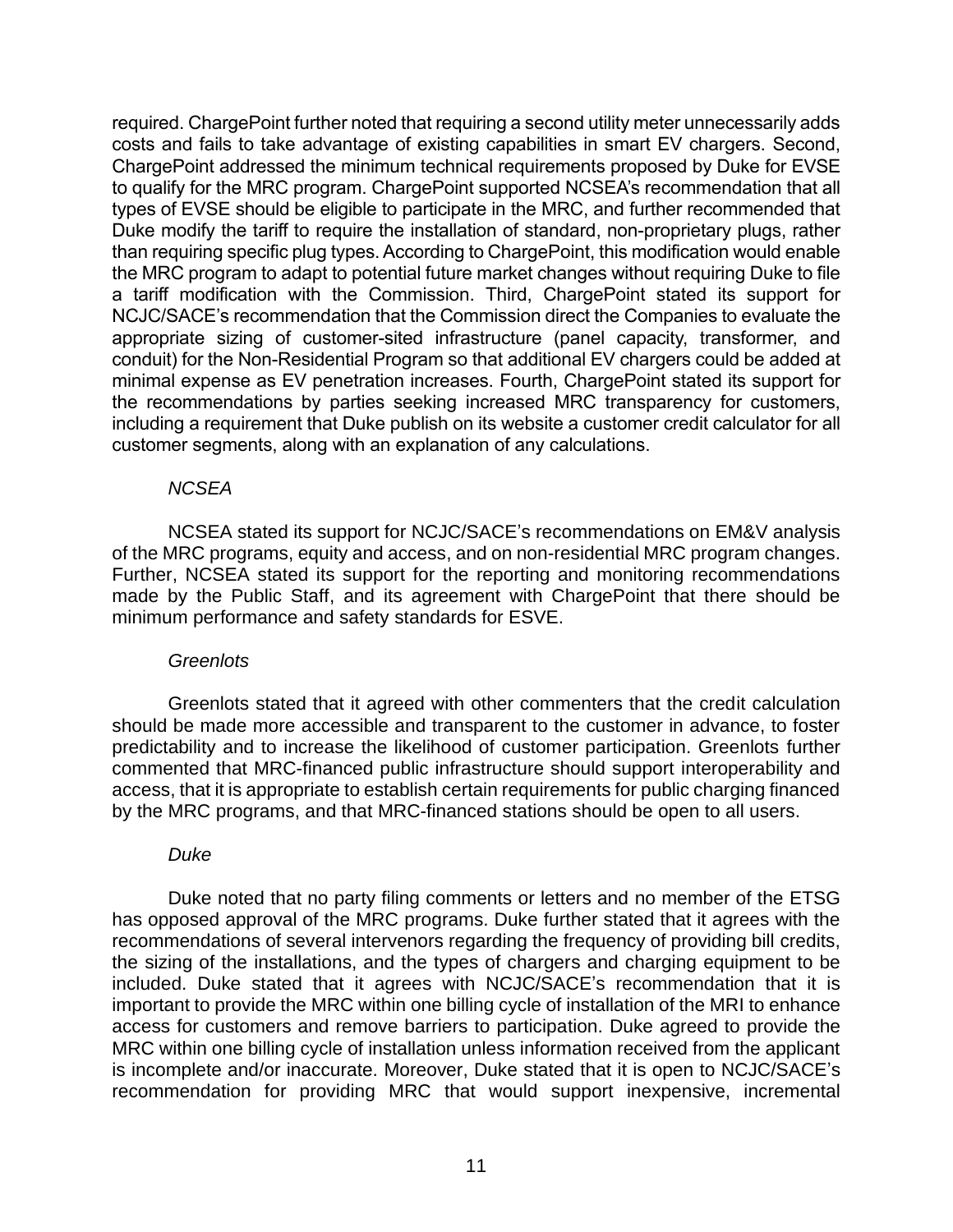infrastructure. Duke stated that it agrees with NCSEA's recommendation to amend its filed tariffs to remove the SAE J1772 requirement to ensure Tesla plug-in equipment will not be excluded and will consider ChargePoint's recommendation that the L2 chargers be Energy Star certified and tested by a national security laboratory, to the extent that these recommendations do not limit competition.

Duke commented that it has committed to reporting on the progress of the MRC program, including how many customers are participating, on an annual basis, and stated that it does not object to reporting to the Commission and to stakeholders information that can be tracked with accuracy on the progress of the MRC Program. However, Duke cautioned that such tracking and any additional reporting requirements may result in added costs and complexity for the MRC programs. In addition, it disagreed with the Public Staff's and other parties' recommendations for more frequent reports and additional information. It contended that annual reporting, rather than six-month "snap shots" in time, will produce more robust and meaningful data. In addition, Duke stated that implementation of the Public Staff's recommendation for installation of metering and load research devices at the premises of participating customers to collect data about the usage characteristics of the charging stations would impose additional cost burdens.

With respect to SACE/NCJC's recommendation that the MRC programs be included in the EM&V that is ongoing for the EV Phase I Pilots, Duke noted that this would likely result in increased scope and cost to the already in-process EM&V work for the EV Phase I Pilots, and that it can appropriately track the relevant information for sharing with stakeholders and Commission without the added expense of the third-party EM&V for the MRC programs. Stating that it recognizes the importance of understanding the impact of the MRC program on the transition to more ET in the state, Duke proposed to collect and report data on customer participation, the estimated usage associated with the EVSE based on AMI data, the amounts of the credits and the estimates of the costs, the costs observed per installation, the revenue credits paid, and any other distribution system cost impacts associated with EVSE deployment annually, starting 18 months from the commencement of the MRC program. Further, Duke stated that it will also update the ETSG quarterly on the progress of the programs.

With regard to several parties' recommendations for more transparency, Duke agreed to provide revenue credit values to customers, but stated that to maintain flexibility the specific values are not published in the proposed tariffs. Duke stated that it would instead provide personnel and implement the systems, tools, and standardized assumptions to get maximum MRC figures to customers upon request and will also convey that information to contractors participating in the residential Contractor Credit Option, as well as to non-participating contractors who communicate with DEC and DEP on behalf of customers.

Duke provided the following responses to the concerns of NCSEA.

(1) With regard to fair competition among contractors, Duke asserted that a contractor who is not participating in the Contractor Credit Option will still be able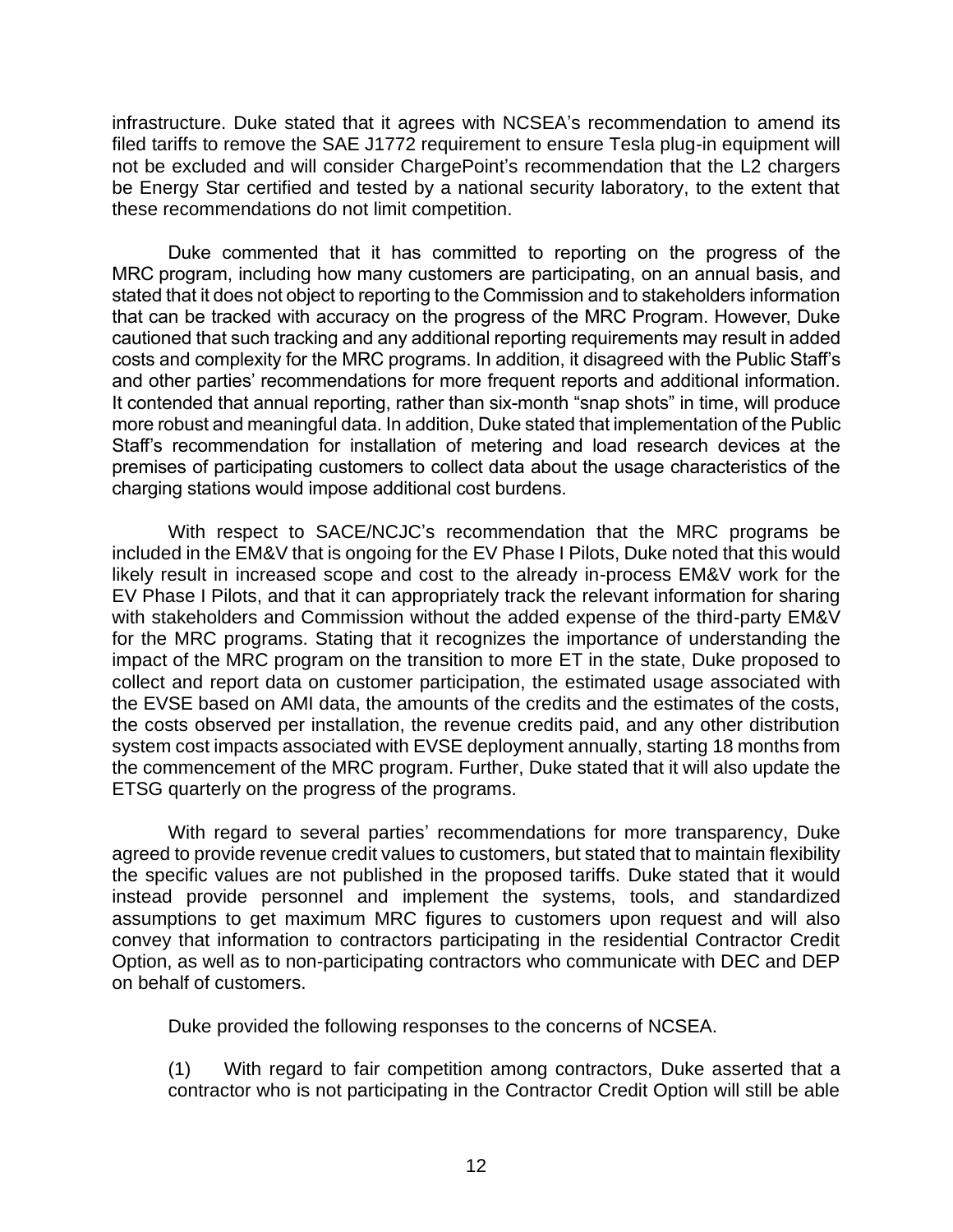to contact the trained DEC or DEP personnel and ascertain the maximum MRC value for a potential customer, and with a similar level of experience as a participating contractor, will develop the same level of knowledge about make ready credit levels.

(2) Duke stated that the Commission recently requested, in Docket No. E-7, Sub 1249, (Sub 1249, Duke's most recent DSM/EE proceeding), that DEC provide information on how it approves contractors for participation in the Find it Duke (FID) referral channel. In response, DEC noted that qualification guidelines for the approval of contractors can vary by service type, but all contractors participating in the FID referral channel must: (i) be in good standing with Better Business Bureau; (ii) have minimal negative customer reviews posted by other review services; (iii) possess a valid W-9; (iv) meet minimum general liability/workers compensation insurance requirements; (v) possess valid state certifications or business licenses; and (vi) agree to the terms and conditions of the Find it Duke referral channel.

Duke provided the following responses to the concerns of NCJC/SACE.

(1) An effort to make special outreach and training opportunities available to historically underutilized businesses is already underway. For example, DEC reported in Sub 1249 that the Trade Ally Outreach team has engaged potential FID contractors to determine those firms that met the program standards and had an interest in participating in the program. Duke noted that the FID team is currently collaborating with Duke Energy's Supplier Diversity team to build a strategy and supporting tools to better incorporate disadvantaged contractors into the FID program.

(2) Duke explained that the Companies' hosted an MRC information session for stakeholders on May 19, 2021 to explain the assumptions, use cases, and calculations related to the MRC, and that the purpose of the session was to allow stakeholders to ask questions regarding the assumptions and to give the Companies an opportunity to explain in greater detail the kilowatt hours and kilowatts used to calculate the various segments.

(3) Duke stated that it designed its MRC programs to include encouragement of EV adoption in high density areas and/or low-income areas with fewer single-family homes and to ensure equitable opportunities. To that end, the tariffs include a proposal that for EV charging installations by owners or managers of Multi-Family Dwellings or by Housing Authorities, the revenue crediting will reflect five years of revenue, which is the same period as the revenue credit for a single-family homeowner. Duke further stated that the Companies are prepared to work with NCJC/SACE and stakeholders to determine marketing best practices for reaching low-and moderate income and rural communities. Duke noted that there are currently several other collaborative efforts involving DEC and DEP going on. These include the Rate Design Collaborative and the Low- Income Collaborative, both of which are addressing issues on EV adoption that are relevant in this matter. The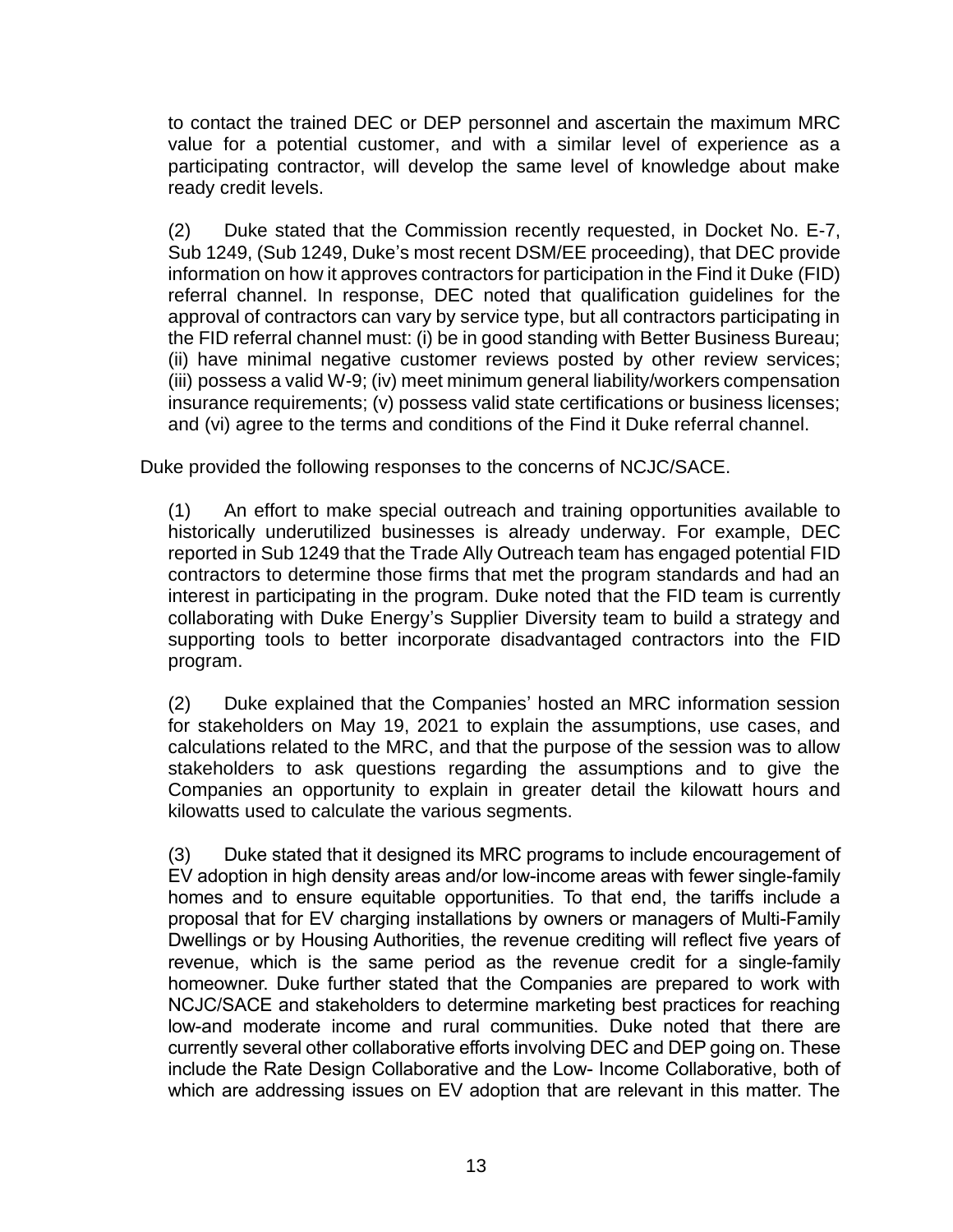Companies intend to incorporate the information and lessons learned from those Collaboratives to inform their efforts going forward on the transition to ET in North Carolina.

### **DISCUSSION**

All parties generally agreed that the MRC programs would defray the cost of MRI installed by customers and help to create the foundation necessary for EV charging programs and pilots. No party opposed Duke's MRC programs, although several parties made recommendations for modifications to the MRC programs. The Commission has carefully considered all comments, reply comments and recommendations of the parties. In general, the Commission approves the proposed MRC programs of the Companies, subject to the requirements discussed below in detail.

#### **Transparency of the Make Ready Credit**

Both NCSEA and CCEBA recommended that the MRC credit amounts, also referred to as values, be more transparent for residential customers. In addition, NCJC/SACE recommended that Duke provide up-front calculations of the MRC values for prospective non-residential applicants. In reply comments, Duke agreed with the intervenors and, therefore, agreed to provide the credit amounts to customers. Duke noted, however, that to maintain flexibility, the specific values are not published in the proposed tariffs. Duke stated that it would instead place the systems, tools, standardized assumptions, and personnel in place to provide maximum MRC figures to customers upon request and would also convey that information to contractors who will be participating in the residential Contractor Credit Option, as well as non-participating contractors who communicate with DEC and DEP on behalf of customers.

Even though costs associated with MRC may vary over time, the Commission concludes that the current maximum amounts of the MRC credits should be stated in the tariff, in the interest of transparency. Duke has used this approach in other tariffs. For example, in Docket No. E-7, Sub 1155, DEC's Compliance Tariffs, filed on January 7, 2022, state flat-rate incentives for the New Residential Construction program of "Up to \$300" and "Up to \$650," and kWh incentives of "Up to \$0.75/kWh saved." Therefore, as a condition of its approval of the MRC, the Commission will require Duke to publish the current maximum MRC credit amounts in its tariffs.

## **Reports to Commission and Stakeholders**

The Public Staff noted its concern that the MRC reporting and data analytics be designed to help evaluate the success of the MRC programs. In particular, the Public Staff recommended that semiannual reports be filed with the Commission and distributed to stakeholders, with the reports including: (1) the amounts of the credits and the estimates of costs, which are tentative in nature and may need to be adjusted to maintain the balance between EVSE costs and EV loads; (2) the adoption rates for each type of EVSE; (3) the EV loads; (4) the cost per installation; (5) the revenue credits paid; (6) and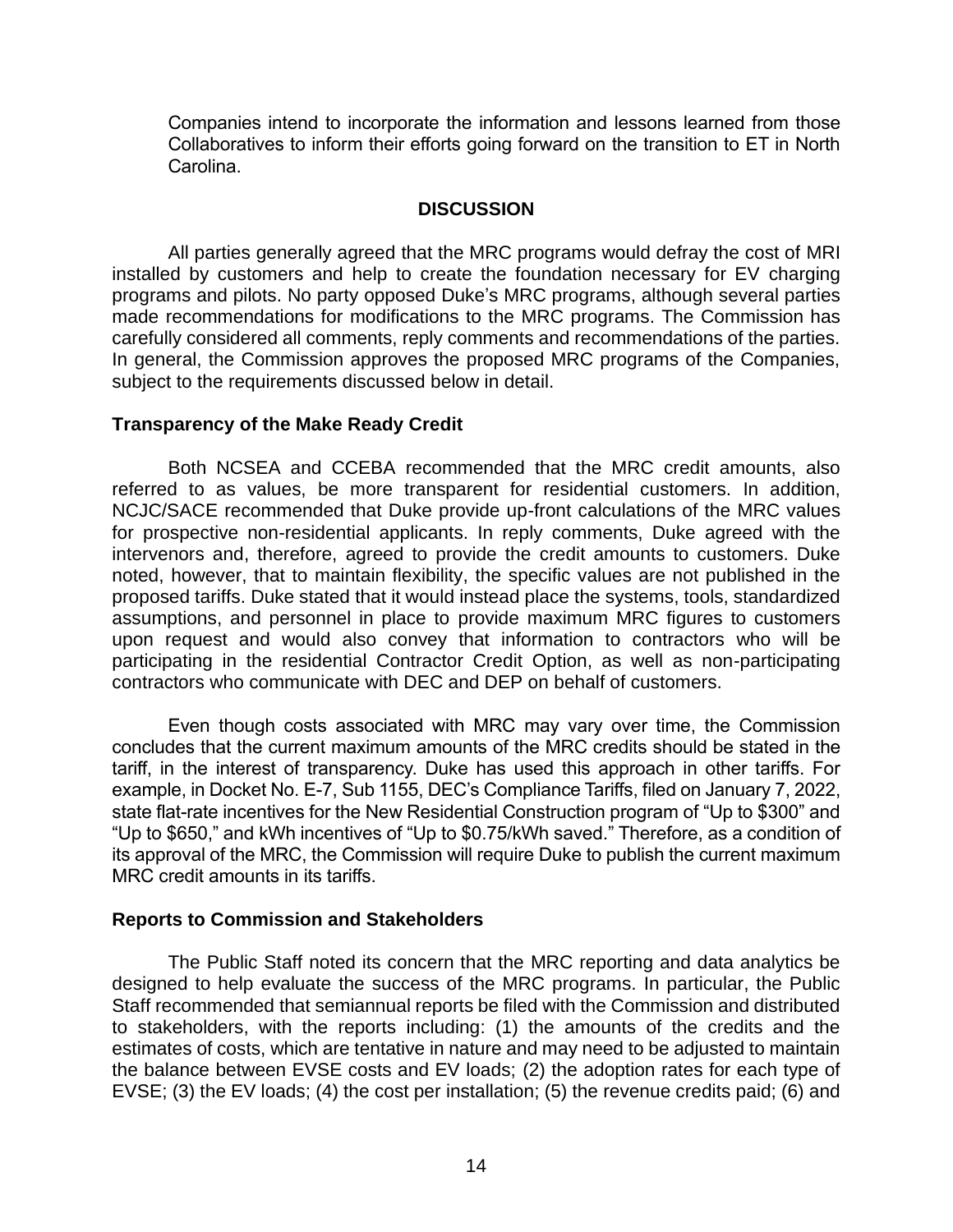any other distribution system cost impacts associated with EVSE deployment. Duke stated that it would commit to reporting on the progress of the MRC programs, including how many customers are served, on an annual basis. However, Duke stated that it does not yet have the ability to install metering and load research devices at the premises of the participating customers to collect data about the usage characteristics of the charging stations. Duke added that installing these meters would cause more costs to be incurred. With respect to the frequency of its reports, Duke stated that annual reporting, as opposed to every six months, will produce more robust and meaningful data.

The Commission is concerned about the costs that would be incurred by Duke for installing meters and load research devices on customer premises. At this time, the Commission will not require Duke to incur the additional costs to install these meters and devices. However, the Commission does expect Duke to leverage its AMI meter data and Customer Connect System to its advantage and extract any data that is available from those resources regarding customer usage for EV loads. Further, the Commission believes that providing reports more frequently, such as semiannually, as requested by the Public Staff, will better inform the Commission and the stakeholders. Therefore, the Commission concludes that, as a condition of its approval of the MRC programs, it will require Duke to provide semiannual reports to the Commission and stakeholders beginning 12 months after the effective date of this Order for a period of three years, at which point the Commission will reevaluate reporting requirements related to the MRC programs. The reports should include the information requested by the Public Staff in its initial comments, to the extent that such information is obtainable by Duke without adding meters and load research devices. In addition, in the compliance filing ordered herein Duke shall provide the details about the capabilities of AMI meters and Customer Connect to extract usage and load data and the other information requested by the Public Staff.

Further, Duke is directed to add metrics to the semiannual reports that provide insight on the regional and demographic attributes of customers that receive a MRC, as compared to its general customer base, using census and other readily available data.

In a similar vein, SACE/NCJC and NCSEA recommended that the MRC programs be included in the EM&V that is being conducted for Duke on the EV Phase I Pilots. In its reply comments, Duke noted that adoption of this recommendation would likely result in increased scope and cost to the already in-process EM&V work for the Phase I Pilots. Duke asserted that it can appropriately track the relevant information for sharing with the ETSG and Commission without the added expense of a third-party EM&V for the MRC programs. As discussed above, Duke proposed to collect and report data on customer participation, usage, costs and credits associated with the EVSE based on AMI and Customer Connect data. Duke further agreed to update the ETSG quarterly on the progress of the MRC programs.

The Commission appreciates SACE/NCJC's and NCSEA's EM&V concerns and understands that the parties want to be in a position to assess the impact that the MRC programs will have on EV adoption and MRI build-out in North Carolina. However, at this juncture the Commission is not persuaded that the possible benefits derived from a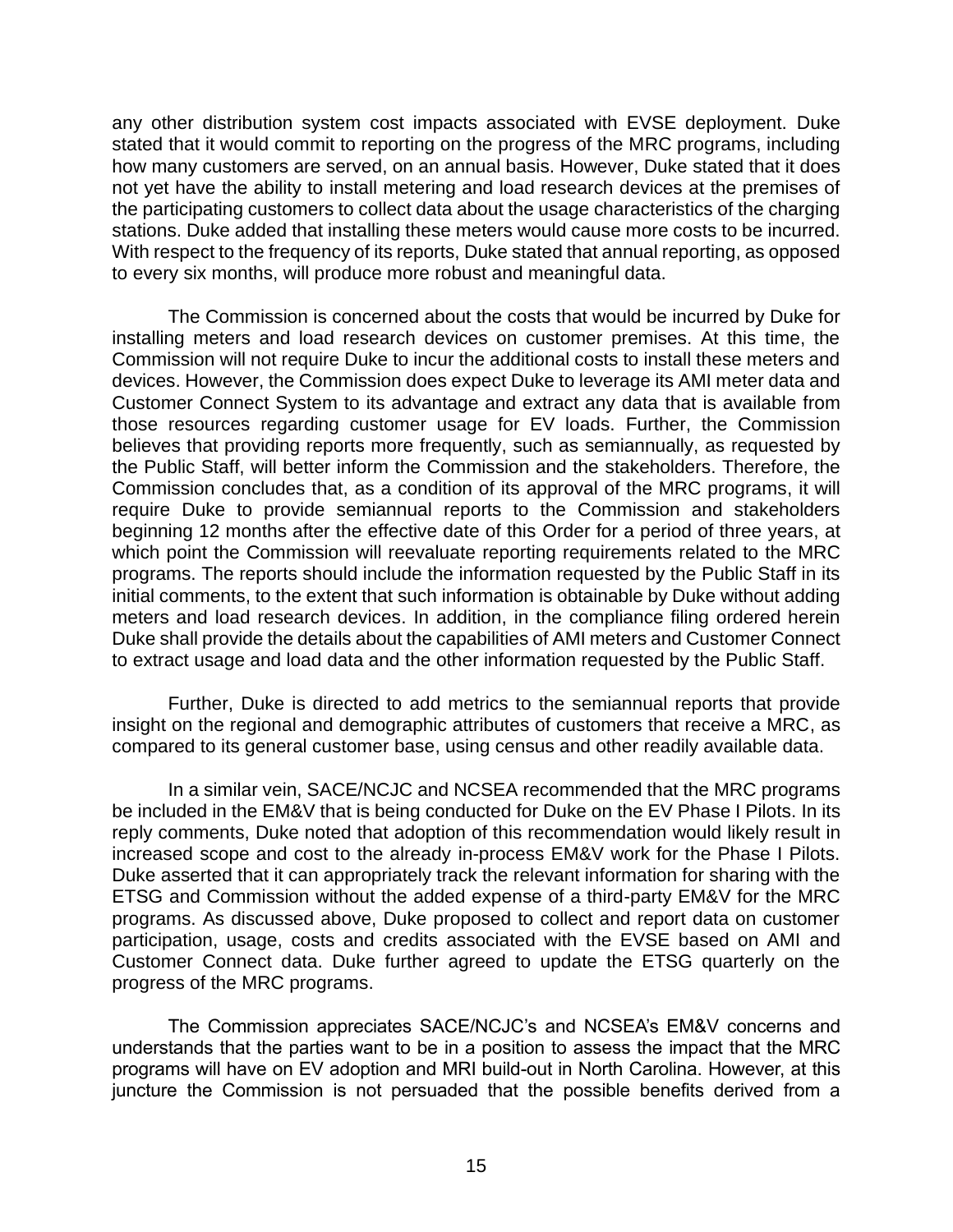third-party EM&V of the MRC would outweigh the costs. Therefore, the Commission will not at this time require a separate EM&V process for the MRC.

### **Minimum EVSE Requirements**

ChargePoint recommended that the Commission adopt minimum equipment and operational requirements, including that EV chargers: (1) be smart and capable of connecting to a charging network; (2) have the capabilities of managed charging; (3) be ENERGY STAR certified (Level 2); and (4) be certified for safety by a nationally recognized testing laboratory. The Public Staff agreed with ChargePoint on these matters. In its reply comments, Duke agreed to consider ChargePoint's recommendation that the L2 chargers be Energy Star certified and tested by a national laboratory, to the extent that these recommendations do not limit competition.

The Commission agrees with ChargePoint that there should be some minimum equipment and operational requirements. However, the Commission is not convinced that such requirements are fully developed, and the Commission would like to ensure that all parties have the chance to engage in the decision process on this matter. Therefore, the Commission will direct that the parties work together, through the ETSG, to develop mutually agreed upon minimum EV equipment and operational requirements, and that Duke shall file such proposed requirements, or a statement about the progress of the ETSG on developing such agreed upon requirements, as part of the compliance filing specified in this Order.

## **Rates Set by Site Hosts**

ChargePoint stated that Duke should clarify that site hosts are free to set EV charging rates and to change rates as they see fit to support their goals, even if they participate in the MRC. The Public Staff agreed with ChargePoint on this matter. The Commission likewise agrees, as this should serve to further the goal to promote competition as well as spur EV investments.

## **Equity**

NCJC/SACE made several recommendations that it contended would make the MRC programs more equitable, including: (1) providing the billing credits within one billing cycle of installation; (2) making special efforts in marketing and outreach ensure that MRC programs are accessible to lower-income communities, rural residents, and communities of color; and (3) making a special effort to ensure that contractor networks extend into rural areas. In reply comments, the Public Staff supported NCJC/SACE's first recommendation, and Duke also agreed with it, unless information received from the MRC applicant is incomplete or inaccurate. The Commission concurs with this change.

With regard to NCJC/SACE's second and third recommendations, the Commission directs that Duke give these points due consideration as it develops its marketing strategy and contractor networks, as more fully discussed below.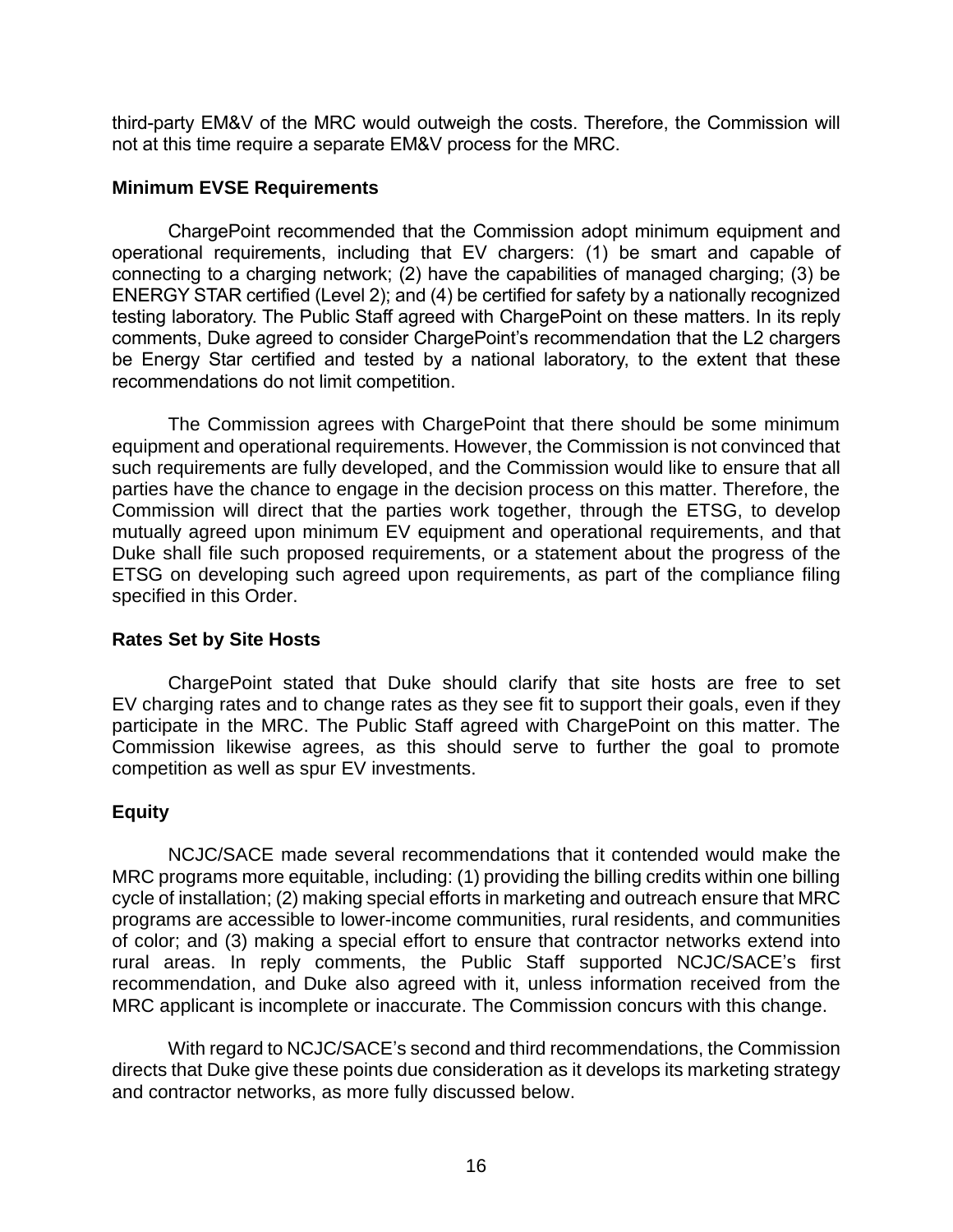## **Appropriate Sizing**

NCJC/SACE and NCSEA also recommended that the Commission direct Duke to evaluate the appropriate sizing of customer-sited infrastructure (panel capacity, transformer, and conduit) for the Non-Residential program of the MRC so that additional EV chargers could be added at minimal expense as EV penetration increases. In its reply comments, Duke agreed that there will likely be customer sites where this approach could work and would be appropriate and noted its openness to providing support for incremental infrastructure.

The Commission agrees that the Non-Residential program of the MRC should be flexible and sized appropriately to accommodate additional EV chargers being added at a minimal expense, within the intent and range of the applicable credit provided to the customer. However, Duke should not be required to base the credit amount on infrastructure to support multiple chargers when the customer is simply speculating that it may add additional charging stations in the future. The Commission, therefore, concludes that Duke should, where reasonably foreseeable and feasible, provide a credit based on MRI installations that support incremental infrastructure.

# **Utility-Owned Make-Ready Infrastructure**

In its comments, Greenlots recommended that Duke consider utility-installed and owned MRI, as has been implemented in other state jurisdictions. However, the Public Staff did not agree with Greenlots that utility-owned MRI provides better benefits than customer-owned infrastructure. Additionally, the Public Staff stated that the meter should be the dividing line of infrastructure ownership, and noted that Duke's application stated that the MRC is modeled on the Companies' LEPs, in which the Companies own the line extension infrastructure.

The Commission is not persuaded at present that it should order Duke to install utility-owned MRI. At this early stage in EV adoption in North Carolina, deciding the scope and location of MRI, especially residential MRI, would be largely a guessing game. Early adoption of EVs might occur in specific locations in some discernable pattern based on population density, income levels, or other demographics. However, it is too early at this time to determine those patterns. Instead, the Commission finds Duke's individualized, EV customer driven approach to be more appropriate than requiring utility-owned MRI. Therefore, the Commission declines to adopt the recommendation of Greenlots regarding utility-owned MRI at this time.

## **Contractor Credit Option**

In its initial comments, NCSEA expressed a concern that Duke's Contractor Credit Option will lead to the mingling of Duke's regulated utility programs, such as the MRC, with non-regulated programs, such as FID, or other processes used by Duke to approve contractors who participate in the Contractor Credit Option. NCSEA requested that the Commission investigate how Duke will approve contractors for the Contractor Credit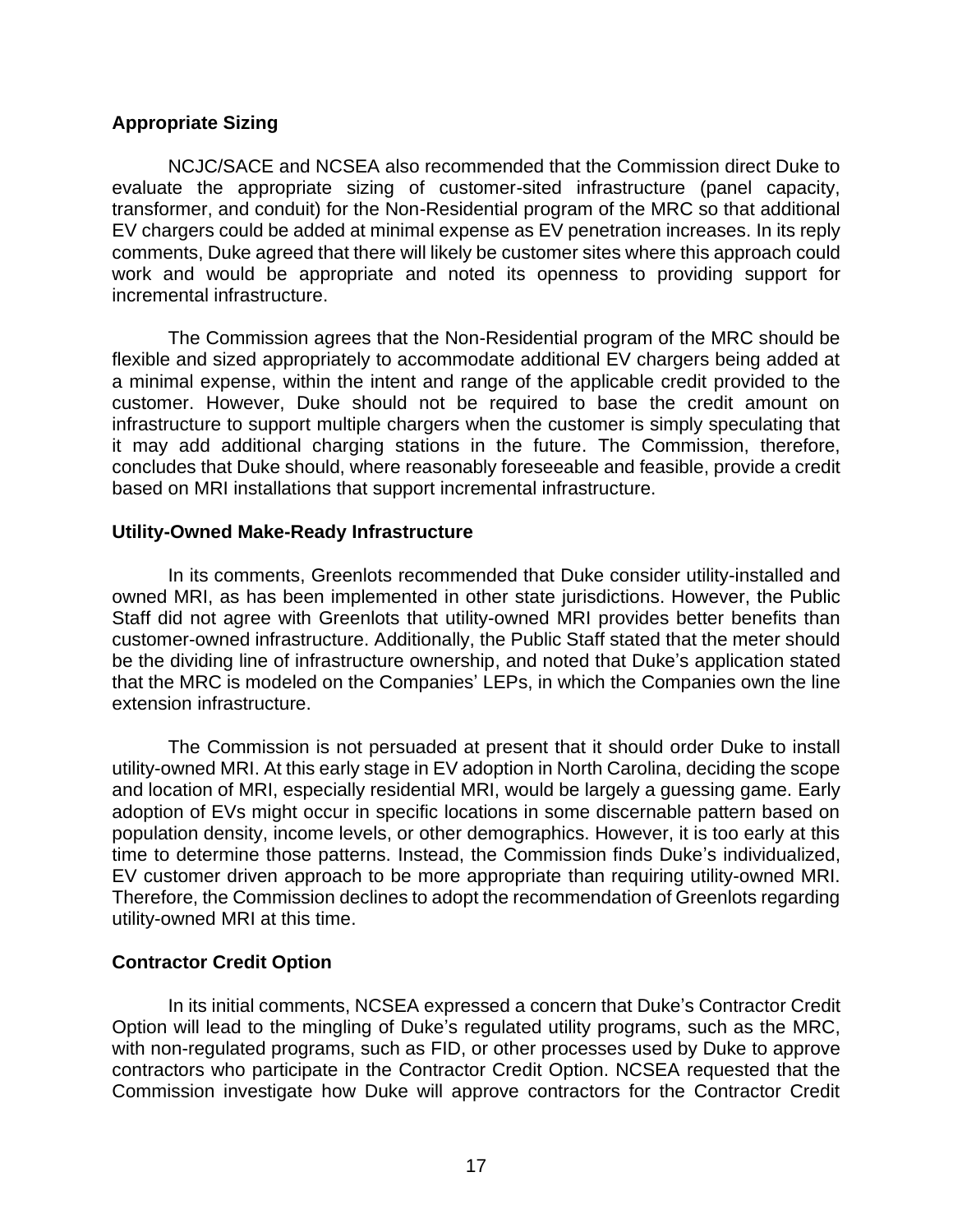Option and exercise oversight of the Contractor Credit Option to ensure that it is implemented by Duke in a nondiscriminatory manner that does not provide a competitive advantage to contractors that participate in the option.

In reply comments, Duke stated that it expects that a contractor who is not participating in the Contractor Credit Option will still be able to contact the trained DEC or DEP personnel and ascertain the maximum MRC value for a potential customer, and with a similar level of experience as a participating contractor, will develop the same level of knowledge about MRC programs. Duke also stated that the Commission recently requested DEC in the Sub 1249 docket to provide information on how it approves contractors for participation in the FID.

The Commission declines to take action on NCSEA's recommendation at this time, for two reasons. First, the Commission will give Duke sufficient time for its FID personnel to continue its collaborations with Duke Energy's Supplier Diversity team to build a strategy and supporting tools to better incorporate disadvantaged contractors into the FID and MRC. Second, the Commission will give Duke the benefit of the doubt and accept its commitment that no qualified contractor will be denied participation in the MRC programs, regardless of whether the contractor also participates in Duke's Contractor Credit Option.

While the Commission declines to make changes or add requirements to the Contractor Credit Option at this time, it directs Duke to add metrics to the semiannual reports required by this Order that shed light on the impact of having different credit options, including reporting on average residential installation cost, adoption rates and aggregate credit expenditures for the different credit options.

## **Charger Technology**

NCSEA expressed a concern about whether the MRC programs should dictate what type of charger technologies are utilized. NCSEA recommended that Duke's MRC not exclude charger technologies. In its reply comments, ChargePoint supported NCSEA's recommendation, and it further recommended that Duke modify the MRC tariff to require the installation of standard, non-proprietary plugs, rather than requiring specific plug types.

In its reply comments, Duke agreed with NCSEA's and ChargePoint's recommendations and agreed to amend its MRC tariffs to remove the SAE J1772 charging plug requirement in order to ensure that Tesla plug-in equipment is not excluded. The Commission agrees, as well, and directs Duke to amend its tariffs to remove the SAE J1772 requirement and to allow for use of all EVSE chargers, unless there are reasonable reliability, safety, or other grounds on which to exclude the use of a particular type or model of charger.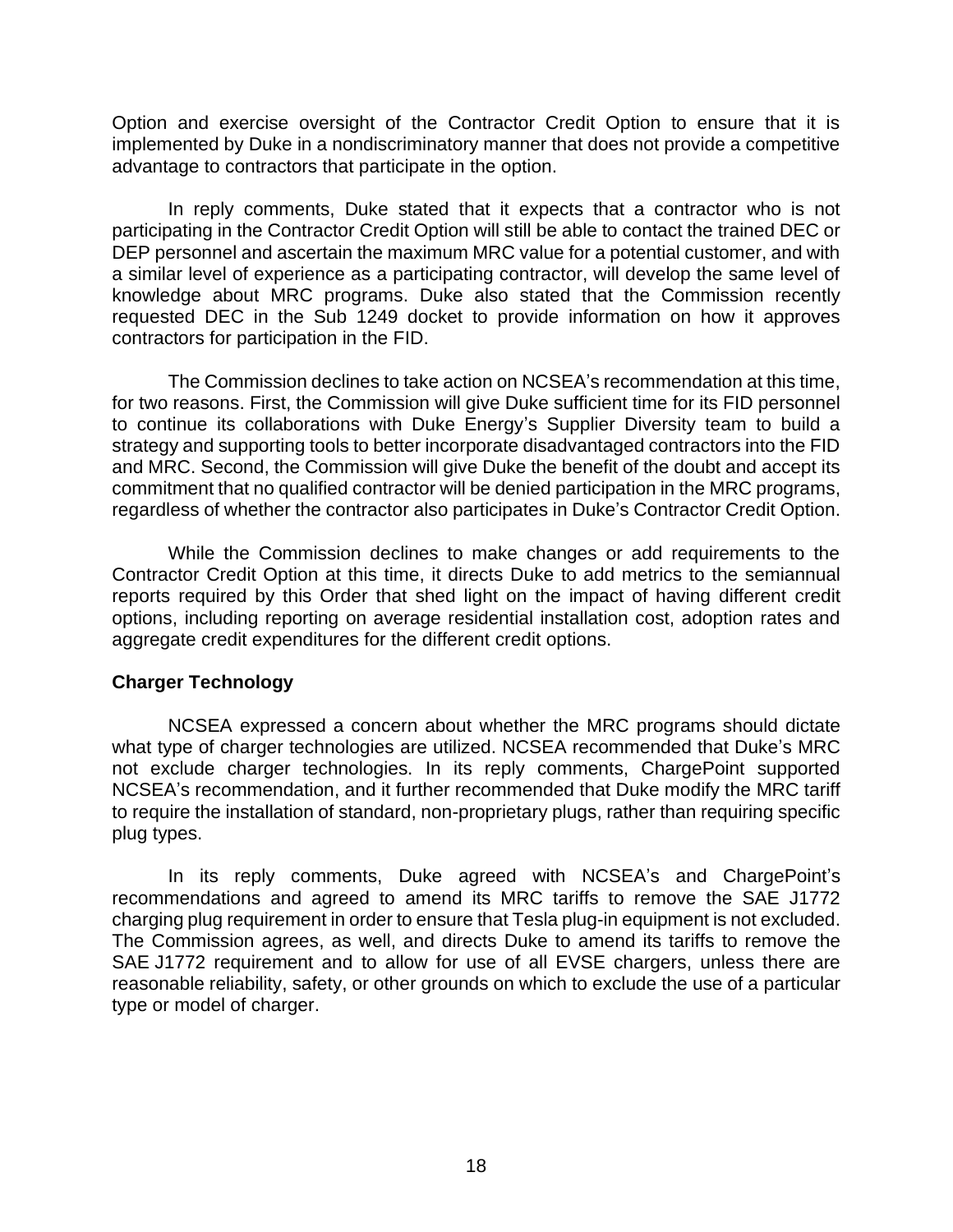### **Marketing/Outreach**

In its reply comments, Duke addressed comments by NCJC/SACE requesting that the Commission direct the Companies to clarify their marketing/outreach plan for reaching all customer segments, including low- and moderate-income and rural communities. Duke stated that it designed its MRC programs to include encouragement of EV adoption in high density areas and/or low-income areas with fewer single-family homes and to ensure equitable opportunities. Duke noted that the tariffs include a proposal that for EV charging installations by owners or managers of Multi-Family Dwellings or by Housing Authorities, the revenue crediting will reflect five years of revenue--the same period as the revenue credit for a single-family homeowner. Duke further stated that with the MRC tariff it will market the programs to all customers, and that it would like to work with NCJC/SACE as a stakeholder to determine marketing best practices for reaching low- and moderate-income and rural communities.

The Commission appreciates Duke's willingness to work with NCJC/SACE and the ETSG to meet its marketing goals and objectives in the most efficient and least cost manner. The Commission encourages the parties to continue to develop marketing strategies and program designs that will promote EV adoption in all customer markets and by all customer classes. Therefore, the Commission concludes that Duke shall work with NCJC/SACE and the ETSG to determine and develop marketing best practices for reaching all customers, including low- and moderate-income customers and those in rural communities.

## **CONCLUSION**

Based on the foregoing and the record, the Commission finds and concludes that the MRC programs, with the modifications specified in this Order, will serve to expand EV adoption and increase EV infrastructure in North Carolina, are in the public interest, and should be approved.

In addition, the Commission reserves the right to exercise its discretion to fully review and modify the MRC programs, if any such modifications are deemed necessary by the Commission, after the programs have been in operation for at least two years. In particular, but without limitation, the Commission may decide to review the sufficiency of Duke's data collection techniques and the data collected and reported by Duke, and the amounts of the MRC credits provided to Duke customers in relation to the increased electricity sales resulting from the customers' EV usage.

Finally, the Commission is not persuaded that the MRC programs, alone, represent a complete "Make Ready Approach," and encourages Duke to continue to work with stakeholders to identify additional ways to support MRI.